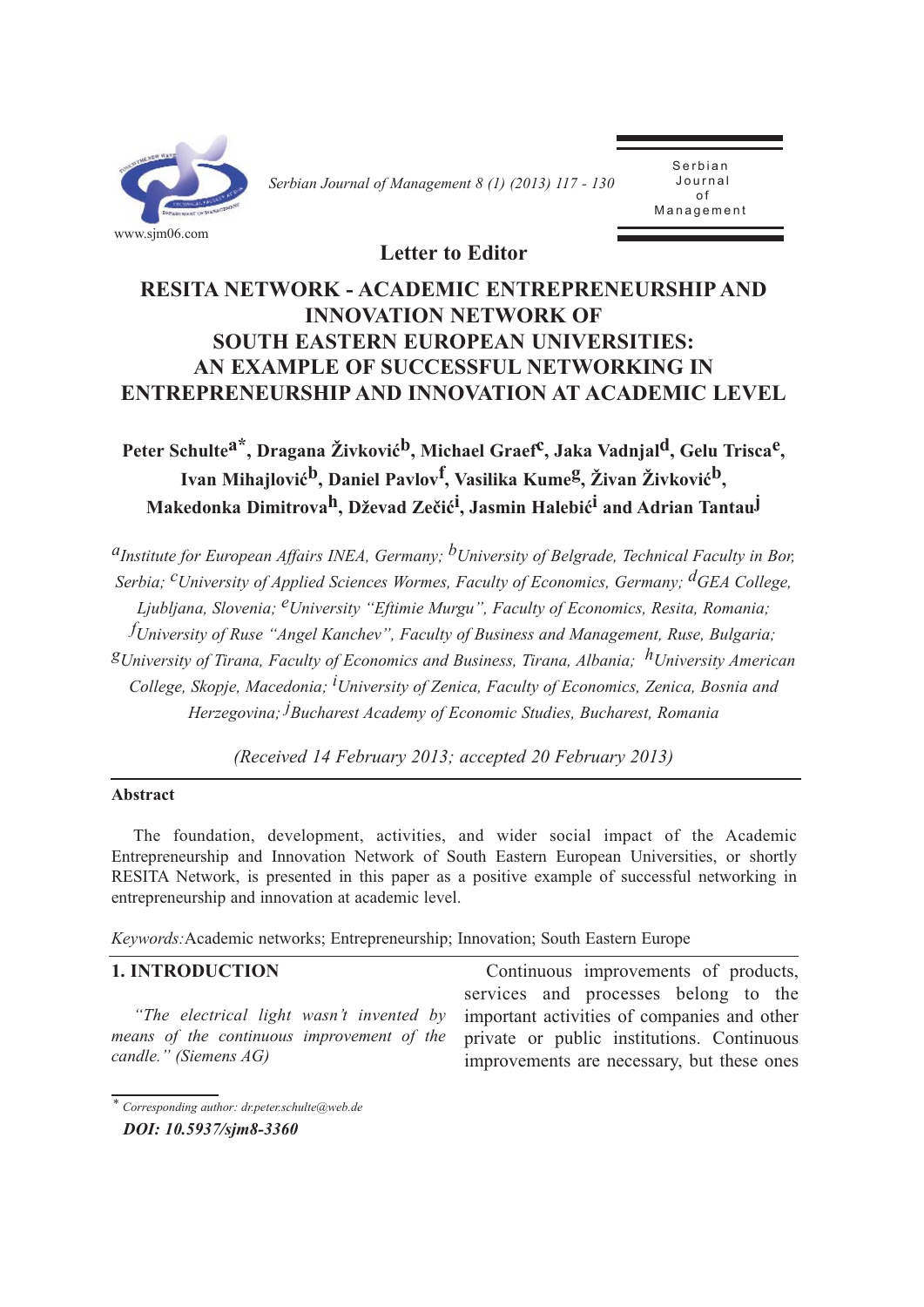alone don't suffice in order to get success within the global economic competition. Necessary conditions are increasingly innovations which really are novelties.

More and more, a successful economic development requires technological progress. Sufficient innovations become increasingly the key factor and the driving force for the future economic development of countries and regions. Therefore research, education and training, knowledge as an important source for innovation but also the fast transfer of research results into marketable products, services and processes become more important. Innovative companies, foundations of enterprises as well as Universities, research institutes and education institutions become increasingly the basis for economic progress.

In the past, the complexity of innovations increased noticeably. In the future the complexity will further increase because it is more and more necessary to work within an interdisciplinary team in order to solve the present and future tasks and problems. In addition the rise in knowledge accelerates more and more.

It is one of the consequences that individuals on their own are able less and less to provide the needed knowledge, the required skills and competence and the necessary resources in order to solve the present and future complex tasks and problems (Meier zu Köcker, 2009). Therefore cooperation between appropriate partners becomes more important in order to remain competitive. Especially the aimoriented cooperation of different companies, small and medium sized enterprises, research institutes, universities, private service providers and public institutions can create, quickly and effectively, innovations with high potential of added value. Therefore

networking has an increasing importance for the further economic development.

More and more, cooperating and networking become necessary also for universities in order to realize creative, innovative education and research, especially international cooperation become more important increasingly. Necessary are networks between universities, based on ancient tradition of the European University, but more important become also networks of universities with companies within innovative regional clusters.

Politicians at the European level have recognized[1] that education and training are essential to the development of today's knowledge society and economy. The EU's strategy emphasises countries working together and learning from each other.

The strategy recognised that knowledge, and the innovation it sparks, are the EU's most valuable assets, particularly in light of increasing global competition. A successful realization of the strategy requires increasingly the international cooperation of universities. Pooling of the capacities and experience of several universities can provide the participating countries and regions with access to the knowledge and the results of research not only of the University within the respective country region but also of all universities within the network (Schulte, 2010).

Therefore the European States and the European Commission<sup>[1]</sup> strengthened cooperation in 2009 with strategic framework for European cooperation in education and training.

The approach recognises that high-quality higher education and training are fundamental to Europe's success. However, in a rapidly changing world, lifelong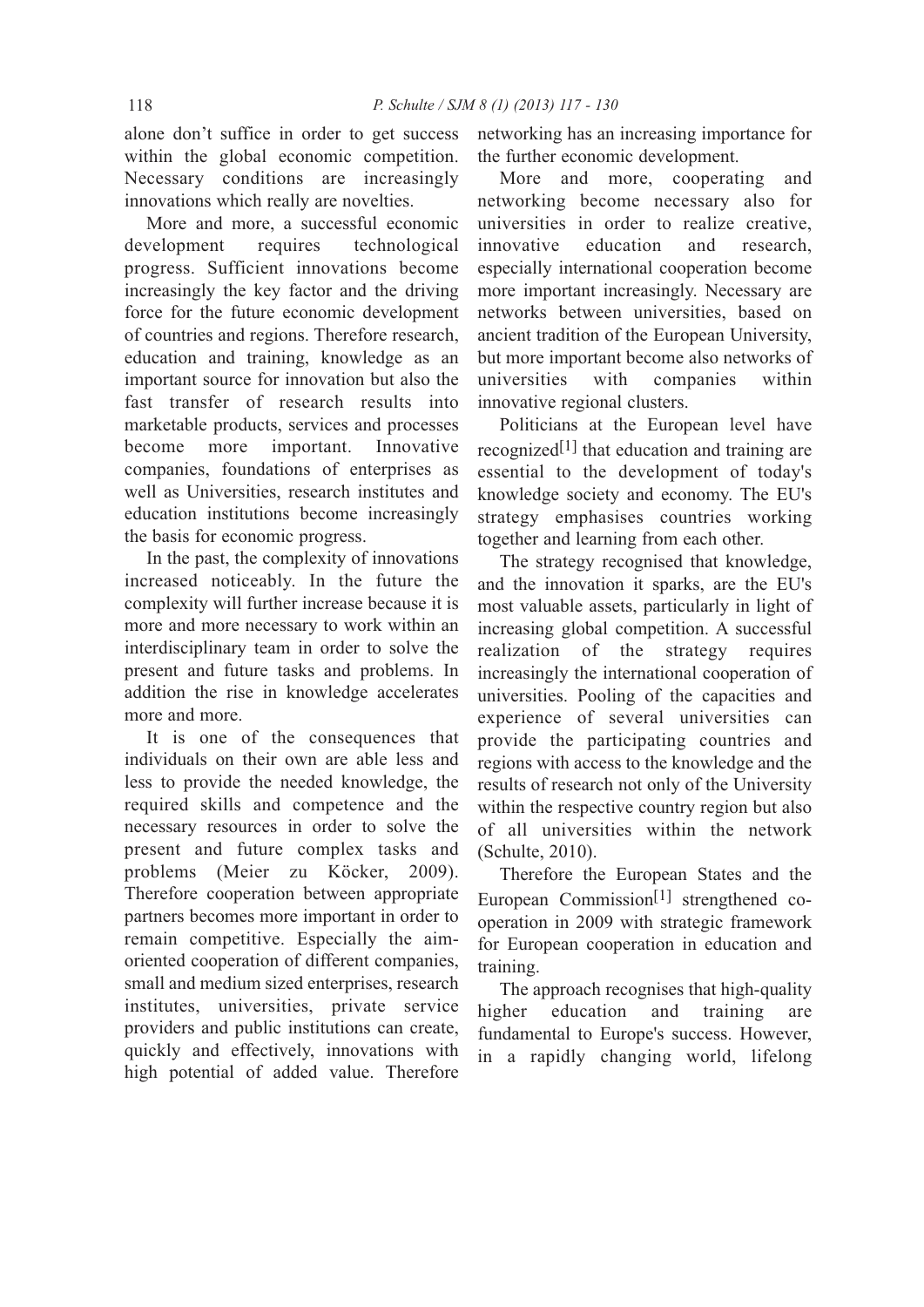learning needs to be a priority  $-$  it is the key to employment, economic success and allowing people to participate fully in society.

## **2. NETWORKING OF UNIVERSITIES**

There are different supporting programs for cooperation. For example, Tempus<sup>[2]</sup> supports the modernization of higher education and creates an area of cooperation. Tempus supports partnerships ("Joint Projects") between higher education institutions. They can develop, modernise and disseminate new curricula, teaching methods or materials, as well as boosting quality assurance and management of higher education institutions.

Especially the ERASMUS program is an important initiative for networking of universities. ERASMUS Academic Networks[3] are designed to promote European cooperation and innovation in specific subject areas. They contribute to enhancing quality of teaching in higher education, defining and developing a European dimension within a given academic discipline, furthering innovation and exchanging methodologies and good practices.

According to the Bucharest Communiqué[4] from April 2012 universities should consider the following priorities of the Bologna Process for 2010 – 2020:

1. Ensuring a quality higher education system

2. Adopting a two- or three-cycle system of study (BA, MA, PhD)

3. Promoting the mobility of students and academic and administrative staff

4. Introducing a credit system (ECTS)

for the assessment of study perfor-mance

5. The Recognition of levels: adopting a system of easily identifiable and comparable levels

6. The Active involvement of higher education institutions, teachers and students in the Bologna Process and student participation in the management of higher education

7. Promoting a European dimension in higher education

8. Promoting the attractiveness of the European higher education area

9. Lifelong learning

10. A European higher education area and a European research area – two pillars of a society based on knowledge

These priorities mean that networking and cooperation of universities shall play an important role in the future of the Bologna process and therefore also in the strategy of universities.

Academic networks can be formed between higher education institutions, faculties and/or departments in specific subject areas, and may also involve professional associations and enterprises as well as other organizations<sup>[3]</sup>.

As mentioned above, such networking presents an important part of actual European higher education system – a vivid link between different universities and different countries contributing to cooperation promotion, creating ideas, knowledge transfer, increasing exchange of good practices and innovative attitudes (Nicolaou and Birley, 2003; Lowrie and McKnight, 2004; Zilahy and Huisingh, 2009; Cadima et al., 2010; Ramirez Montoya, 2012).

The main issues academic networks tend to focus on are education process, research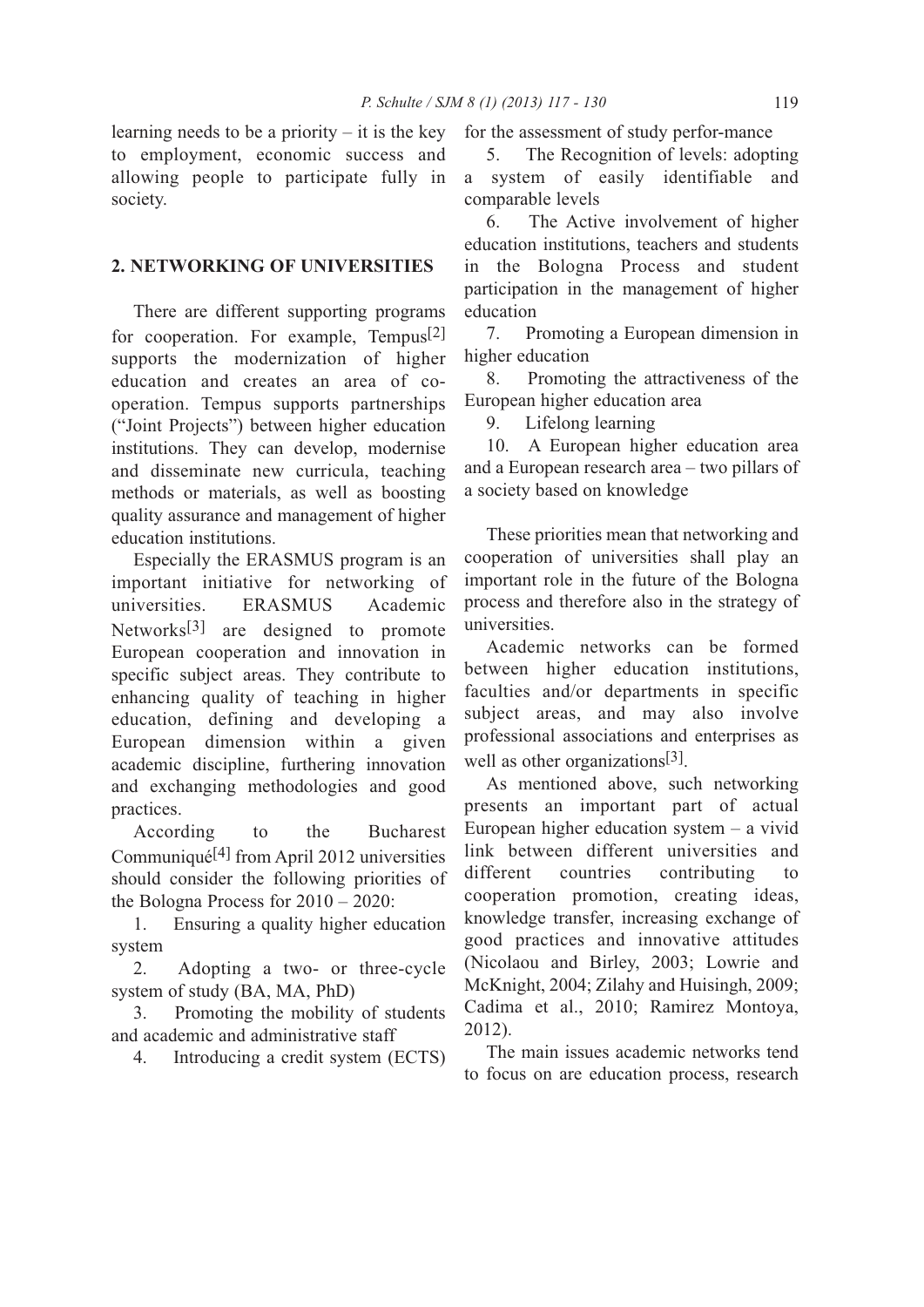activities, quality assurance, students/staff mobility, reinforcing the connection of universities with other scientific institutions, enterprises, public sector, etc. But, probably most important characteristics of academic networks deal with promoting dialogue, understanding between people and cultures, and contributing to the development of human resources and the international collaboration capacity of higher education institutions[5].

The example of successful and prospective academic network is the Academic Entrepreneurship and Innovation Network of South Eastern European Universities (RESITA Network), which main objectives, activities and academic, scientific and social impacts are presented in this paper.

### **3. ABOUT THE RESITA NETWORK**

The Academic Entrepreneurship and Innovation Network of South Eastern European Universities or shortly Resita Network was named according to the name of town Resita (Romania) where it was founded in 2008[6] (Schulte, 2010). Initial participants were the Faculties from Romania, Serbia, Bulgaria, Slovenia, Croatia, Austria and Germany. In 2009, Albania and Bosnia and Herzegovina joined the Network, while in 2010 Macedonia and Montenegro were included.

At the moment, Resita Network consists of 15 partner universities from 10 different countries from South Eastern Europe and Germany, plus one associated partner from Austria, while the Institute for European Affairs INEA in Düsseldorf (Germany) supports the network as a cooperation partner. The partners are presented below and in Fig.1.

## *Partners:*

**Albania**, University of Tirana, Faculty of Economics and Business

**Bosnia and Herzegovina**, University of Zenica, Entrepreneurship and Innovation Centre and Faculty of Economics; and University of East-Sarajevo, Faculty of **Economics** 

**Bulgaria**, Ruse University "Angel Kanchev", Faculty of Business and Management

**Croatia**, Josip Juraj Strossmayer University of Osijek

**Germany**, University of Applied Sciences, Fachhochschule Worms, Faculty of Economics; University of Applied Sciences Trier, Umweltcampus Birkenfeld; and Aachen Institute of Applied Sciences

**Macedonia**, University American College, Skopje

**Montenegro**, University of Montenegro, Faculty of Economics Podgorica

Romania, "Eftimie Murgu" University Resita, Faculty of Economics; The Bucharest Academy of Economic Studies (ASE); and "Politehnica" University of Timisoara

**Serbia**, University of Belgrade, Technical Faculty in Bor

**Slovenia**, GEA-College of Entrepreneurship, Ljubljana

### *Associated partner:*

**Austria**, University of Applied Sciences, Salzburg

### *Cooperation partner:*

**Germany**, Institute for European Affairs INEA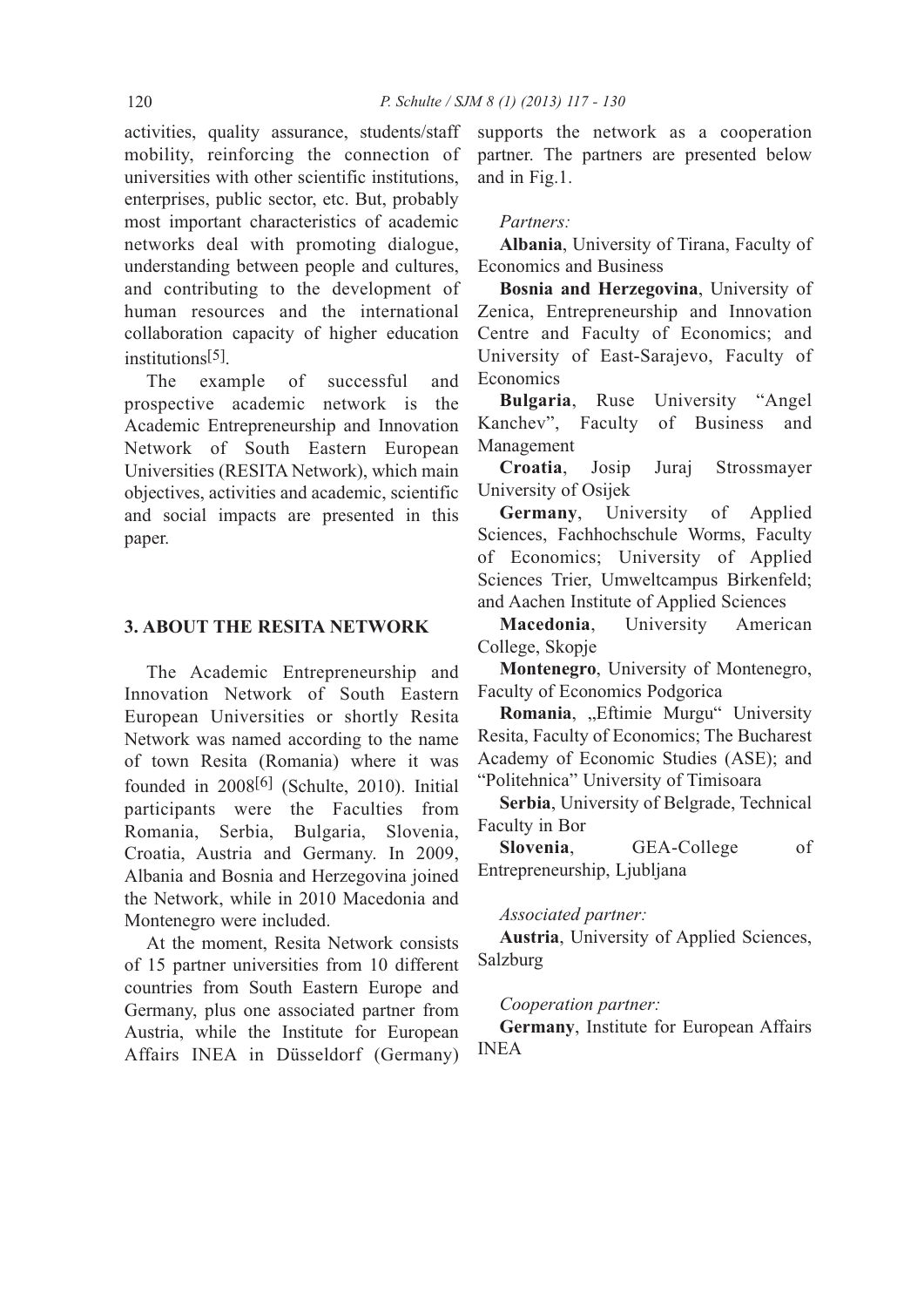Three declarations have been signed by the partners – Resita Declaration or Letter of Intent (2008), /given in Appendix/, Ruse Declaration (2009) /given in Appendix/ and Rector's agreement (2009), signed by the Rectors of the universities /given in Appendix/, to forge a long-lasting network of cooperation between the universities signed by all network partners<sup>[6]</sup>.

In these declarations, Entrepreneurship and Innovation were stated as main subject fields[6], with special aim to the development of the intercultural competence of the students, bridging of the gap between theory and practice considering the learning outcomes of the European Qualification Framework, innovations promotion and improving the spirit of innovation. Also, special attention was given to the development of innovation skills in the respective regions of the network universities. From the perspective of the regions cooperation of universities with the business as well as entrepreneurship, innovations and university-driven business



*Figure 1. Resita Network and its geographical illustration*

setups are particularly important to the development of regions. Pooling of capacities and experience of universities on these issues can provide the participating regions with access to the knowledge of the university network (Schulte, 2010).

From the beginning – up to nowadays, the Network functioning was enabled and funded by DAAD (German Academic Exchange Service) in the frame of "Academic Reconstruction for South Eastern Europe" programme[7].

### **4. MISSION AND MAIN OBJECTIVES**

As was defined in the very beginning and signed in the Declarations<sup>[6]</sup>, Resita Network is created as a platform for mutual exchange of experience, cooperation between universities, but also between universities and enterprises, exploiting the opportunities and creative outcome arising from intercultural cooperation between different network partners, experiencing the economic and cultural particularities of the network countries, identifying the best practices for supporting entrepreneurship in Southeastern Europe, developing a mentality favorable for identifying opportunities for new business ideas, and developing partnership and communication between lecturers and students from different countries.

Therefore, the mission of Resita Network covers the following issues:

long-lasting, sustainable academic network of universities in the field of Entrepreneurship and Innovation Management,

partner universities want to benefit from the experience of other network partners,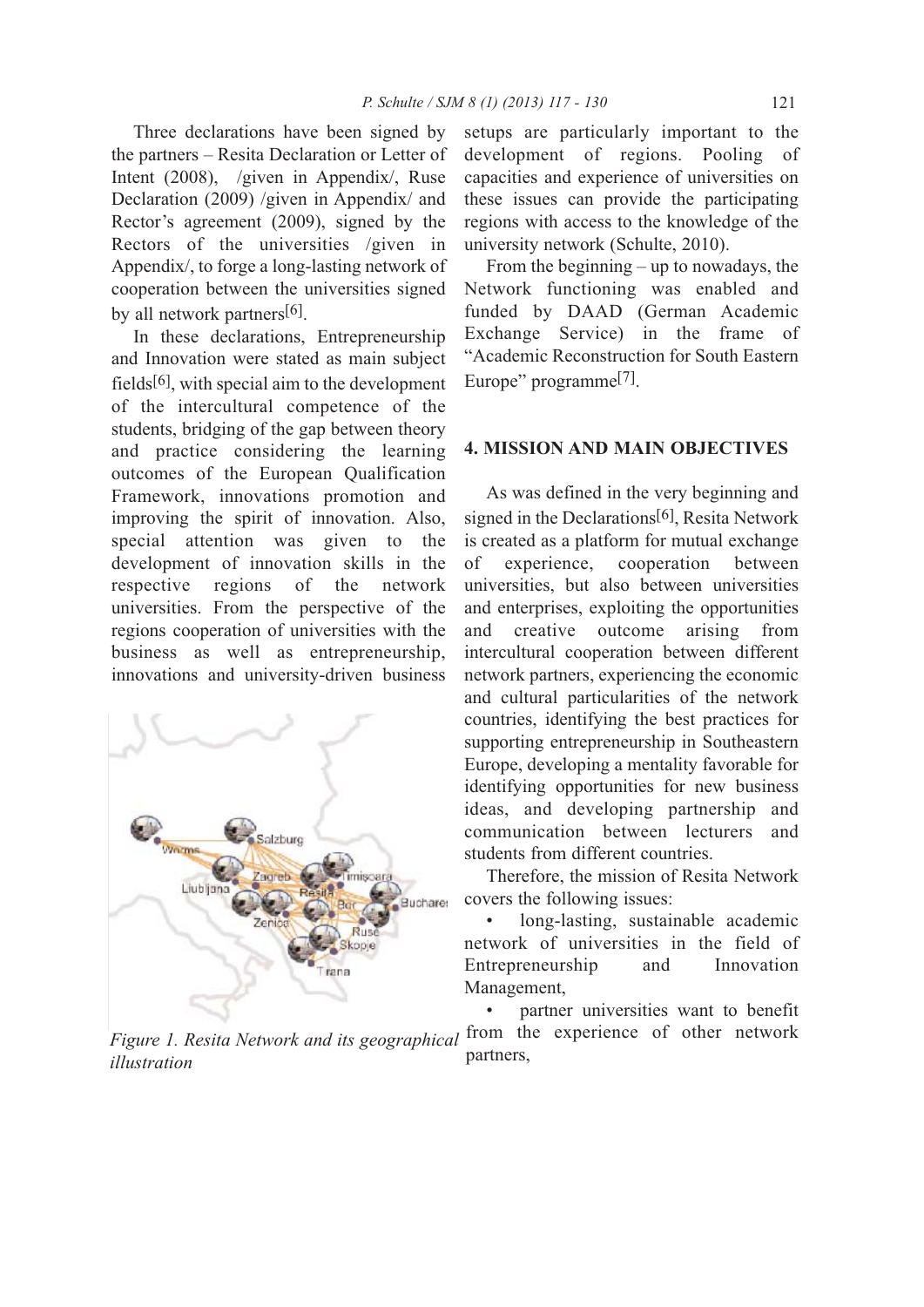• network will create benefits for professors, lecturers, research assistants, PhD research fellows, postgraduate and undergraduate students, and

spinning off innovations from research at universities, forging and launching start-ups, developing intrapreneurial / Corporate Entrepreneurship skills, gaining lecturing competence and new approaches, contributing towards the formation of regional clusters in the regions of the universities.

The main network objectives arise from described aims:

• to improve and complement university education with particular emphasis on practice oriented education and on enabling students to generate and manage innovation and to start their own companies

to qualify students to:

oacquire highly specialized knowledge, some of which is at the forefront of knowledge in the fields of entrepreneurship and innovation management, as the basis for original thinking and critical awareness.

oapply knowledge, experience and interdisciplinary skills in solving complex tasks an problems in the field of entrepreneurship and innovation management

o apply personal and social skills and methods to develop new strategies for starting-up and growing businesses as well as for generating and realizing innovation in order to develop new knowledge and procedures and to integrate knowledge from different fields of Management and Economics as well as other fields with relevance for Entrepreneurship and Innovation, for example psychology.

o solve complex and creative tasks and problems in international teams by enabling them in the field to intercultural communication

o manage and transform work or study contexts that are complex, unpredictable and require new strategic approaches take responsibility for contributing to professional knowledge and practice and/or for reviewing the strategic performance of teams

• to promote entrepreneurship and innovation management education through:

o coordination of course contents and integration of modules in the field of entrepreneurship and innovation management in each partner university with the objective of mutual recognition

o Summer Schools for Master students on a regular basis in Business Plan Generation, Innovation Management, Strategic Management for Entrepreneurs, Intercultural Communication and Negotiation; further themes of the networks subject area will be offered in the future – run by intercultural teams of network professors for intercultural groups of network students

o development of a Joint European Master Program "Entrepreneurship and Innovation" (Europreneur)

to forge a network of South-Eastern European lecturers and researchers in the field of entrepreneurship and innovation management

• to develop a strong and sustainable link between German and South-Eastern European universities and to implement a cross-cultural dialogue on entrepreneurship education between the network partners

• to support academic junior researchers and scientists in the field of Entrepreneurship and Innovation Management and to enable them to make a meaningful contribution towards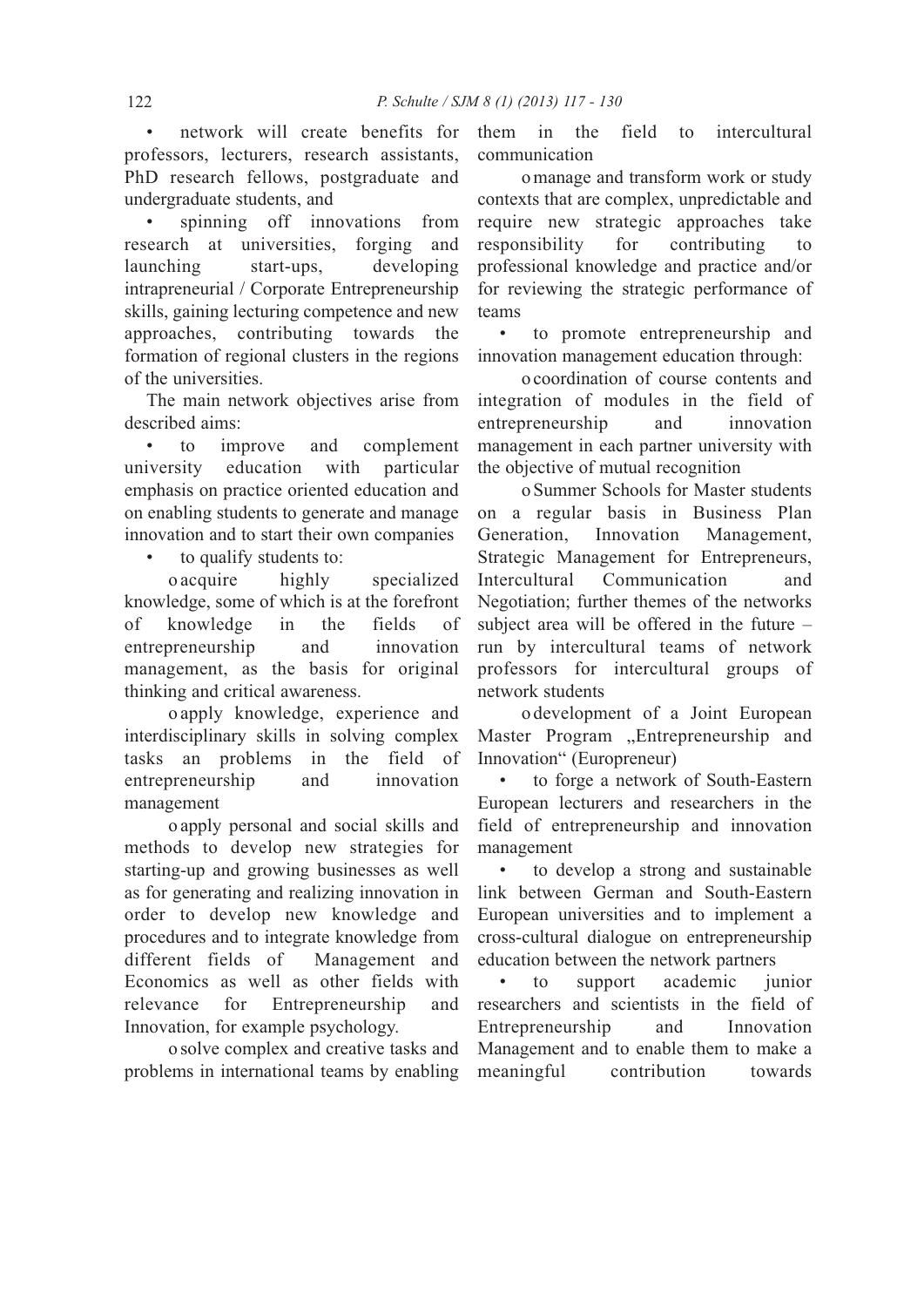development of infrastructure, economy and society in the region, and

• to launch cross-national and crossuniversity research projects and joint project applications by several network partners for EU funds.

## **5. MAIN ACTIVITIES**

Based on mentioned objectives of Resita Network, the wider scope of activities has evolved through time and developed as regular events. They can be divided into two main groups: the activities at lecturer level - Summer Academies, Workshops, Mobility and Guest Lectureships, Scientific Conferences, Journal publishing, Research Projects, and the activities at student level - Summer Schools, Workshops, Mobility and Scholarships, Student Symposia, Days and Nights of Entrepreneurship. Some of the main events of will be presented here, as positive examples of the Network activities.

The Action Plans for the development of the network and definition of the activities to be undertaken in the next year are discussed and adopted at annual Summer Academies. These gatherings, usually followed by scientific meetings about current themes of entrepreneurship and innovation, for example the theme "Cluster Policy and Cluster Management" in 2012, are organized for professors of network universities and held every year in a different participant country: 2008 – Resita (Romania), 2009 - Ruse (Bulgaria), 2010 - Kladovo (Serbia), 2011 – Skopje (Macedonia) and 2012 – Tirana (Albania) (Fig.2).

Summer Schools and Workshops for the students of BSc, Msc and PhD level have been organized every year since the beginning of Network existence with the



*Figure 2. The details from Summer Academies 2008-2012*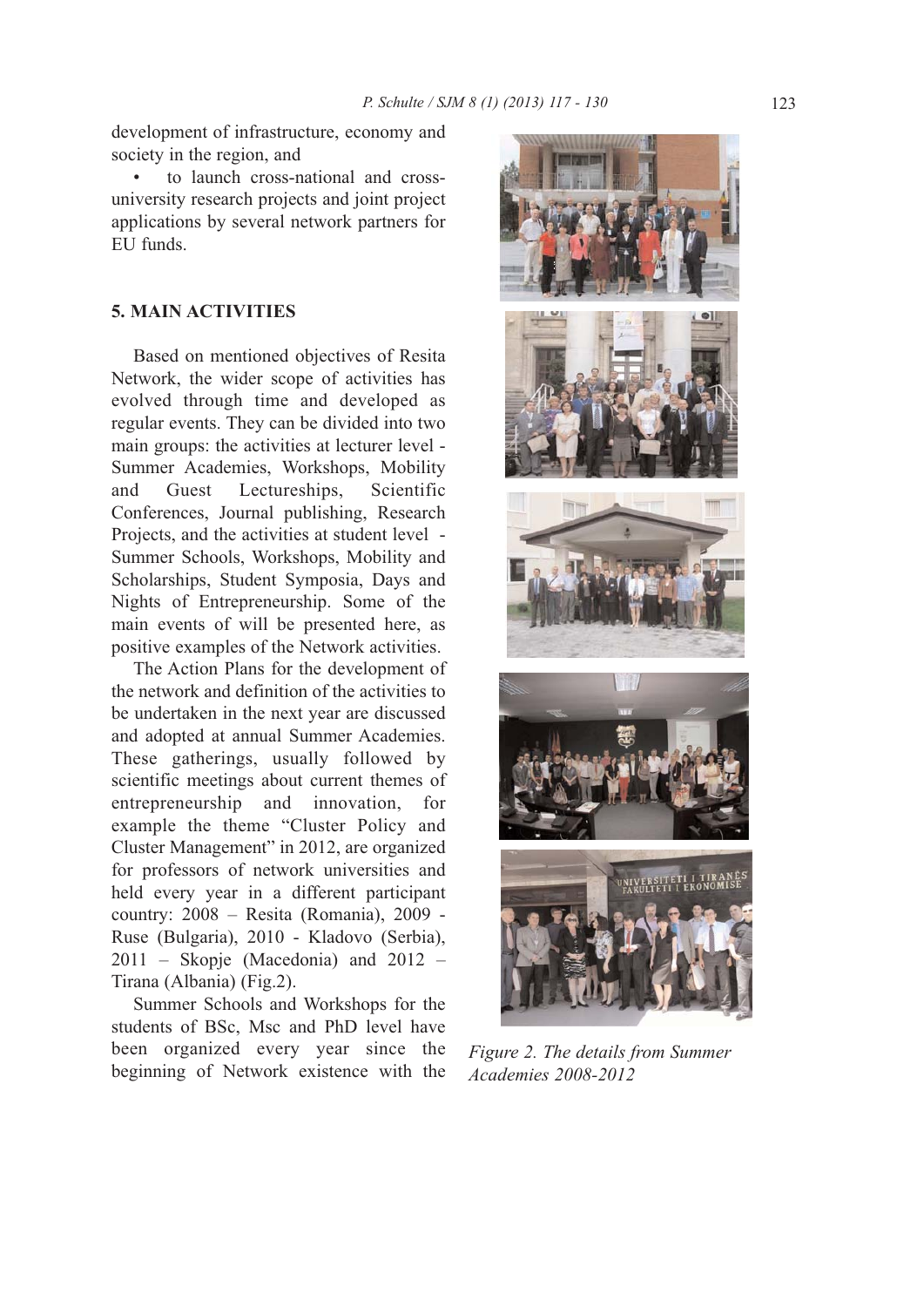topics "Business Plan" and "Innovation Management, Generating Ideas". These meetings had different topics, different lecturers and participants from all partner universities; some of the workshops were more research oriented, while the others were organized as Case Study Workshops. During the summer schools the students must work within an international group and show ability to intercultural cooperation (Schulte, 2010). The attendees of these schools obtain certificates and award of 2 ECTS-Credits by the organizing institution and according to the formulation of objectives in the "European Qualification Framework" (EFQ, 2008), as well as in the "Dublin Descriptors"<sup>[8]</sup>, and being based on "knowledge" and "understanding" skills developed in a successful qualified Bachelor studies (Brine, 2008; Van Biesen et al., 2009; Harris, 2012; Liesner, 2012; Pérez – Montoro and Tammaro, 2012), the Summer Schools have the following learning outcomes:

• skills: specialized problem-solving skills required in research and/or innovation in order to develop new knowledge and procedures and to integrate knowledge from different fields.

• competences: manage and transform work or study contexts that are complex, unpredictable and require new strategic approaches take responsibility for contributing to professional knowledge and practice and/or for reviewing the strategic performance of teams; this includes also the ability and the competence of intercultural cooperation.

• communication: students can communicate their conclusions, and the knowledge and rational underpinning these, to specialist and non-specialist audiences clearly and unambiguously; this ability includes also the intercultural communication.

As an example of that activity (photoillustration given in Fig.3), the list of Summer Schools organized last year in the frame of Resita Network are given:

Summer School .Strategic Management for Entrepreneurs" by Technical Faculty Bor, University of Belgrade, Serbia, for graduates from Serbia, Montenegro, Macedonia, Bulgaria, Romania, Slovenia, Bosnia and Germany (May 2012, Bor -Serbia)

Summer School ..Intercultural Communication and Negotiation" at the University Tirana, Albania (September 2012, Vlora-Albania)

Summer School "Innovation Management" at the University of Resita, Romania (October 2012, Resita-Romania), and

• Summer School "Business Plan" at the GEA College for Entrepreneurship in Ljubljana, Slovenia (October 2012, Ljubljana-Slovenia).

Further themes of entrepreneurship and Innovation are planned in 2013, for example Summer Schools "Social Entrepreneurship", "Technology-based Entrepreneurship" and "Entrepreneurship and Business Ethics".

Research Scholarships for junior research fellows are another important activity of Resita Network. Up to now, mostly PhD Scholarships for PhD candidates from Southeastern European countries were granted to do research stays at partner Universities in Germany (i.e., PhD candidates from Albania, Bosnia and Herzegovina, and Montenegro were approved for research stays in Germany in 2012). Major objective is to offer the junior researchers the opportunity to talk to research fellows at German Universities as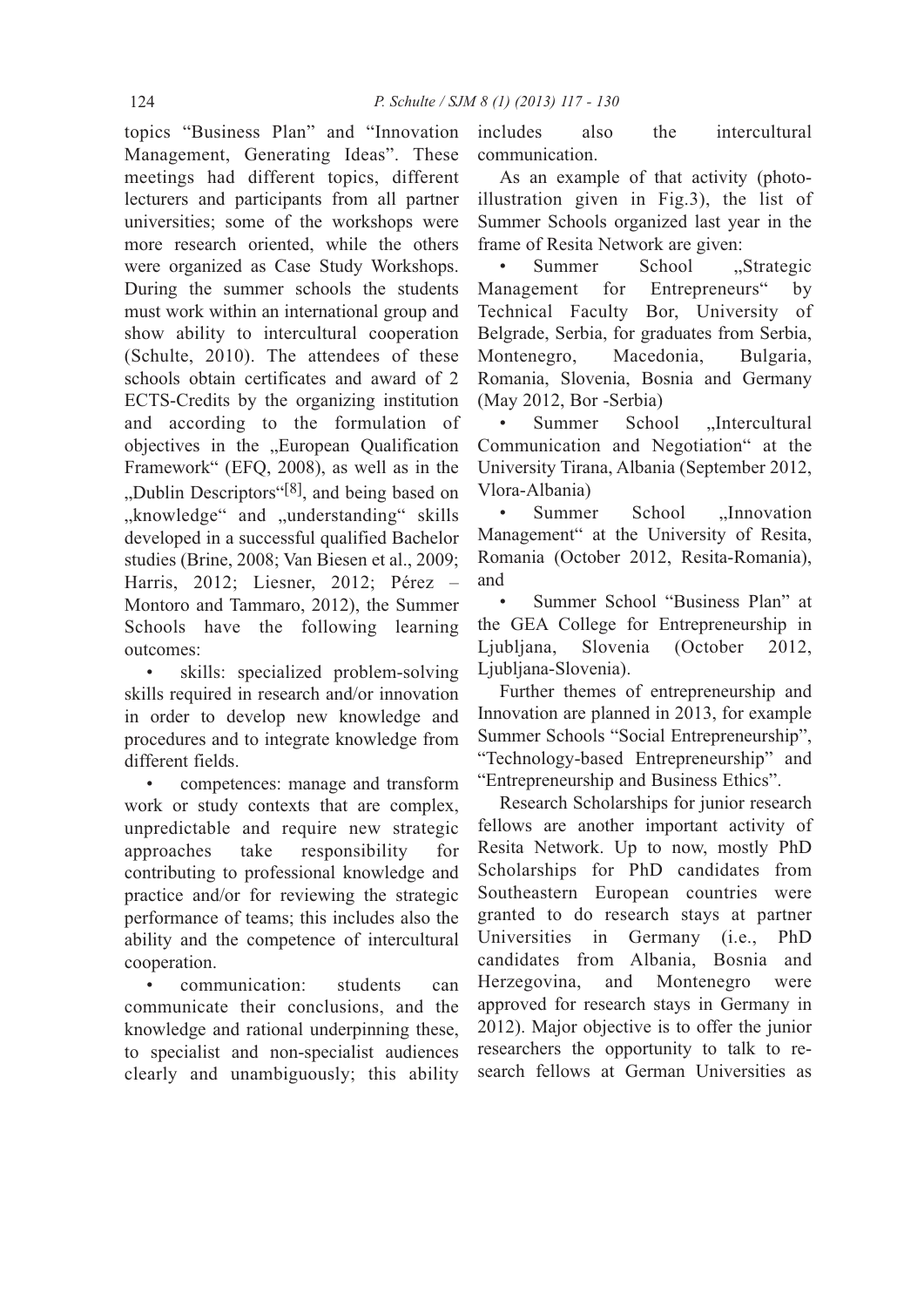well as the access to literature and data bases relevant for their research subject.

Also, Guest-Professorships conducted in previous few years were proved to be a successful model in exchange of knowledge, experiences and teaching methodologies among partner universities in core subjects of collaborating:

- Management of founding enterprises,
- Marketing of founding enterprises,
- Business Plan and Business Concept,
- Innovation Management,
- Project Management,
- Management of Growth Processes,
- Creativity and Generating Ideas,
- Sustainability Management,
- International Cooperation, and

• Entrepreneurship and ethical, social and corporate responsibility.

At the same time, the application of the "learner-centered approach" was trained in correspondence with the Bologna process (Pérez – Montoro and Tammaro, 2012). The

change from the former "teacher-centered approach" to the future-oriented "learnercentered approach" is the actual "revolution" respectively the actual vision of the Bologna Process, and it is a very demanding challenge for the lecturers.

Development, composition and writing of case studies, which take into consideration the challenges and environments of the respective selected South Eastern European Countries, present relatively new joint activity in the network since 2011, because case studies that compare the particular frame-works / environment for starting up businesses or innovation in South Eastern Europe do not yet exist. It is expected to develop further the South Eastern European Case Studies in Entrepreneurship an Innovation Management, which will be delivered and used as teaching material for adequate courses by the participating universities.



*Figure 3. The details from student Summer Schools organized in 2012*

Day and Night of Entrepreneurship is a

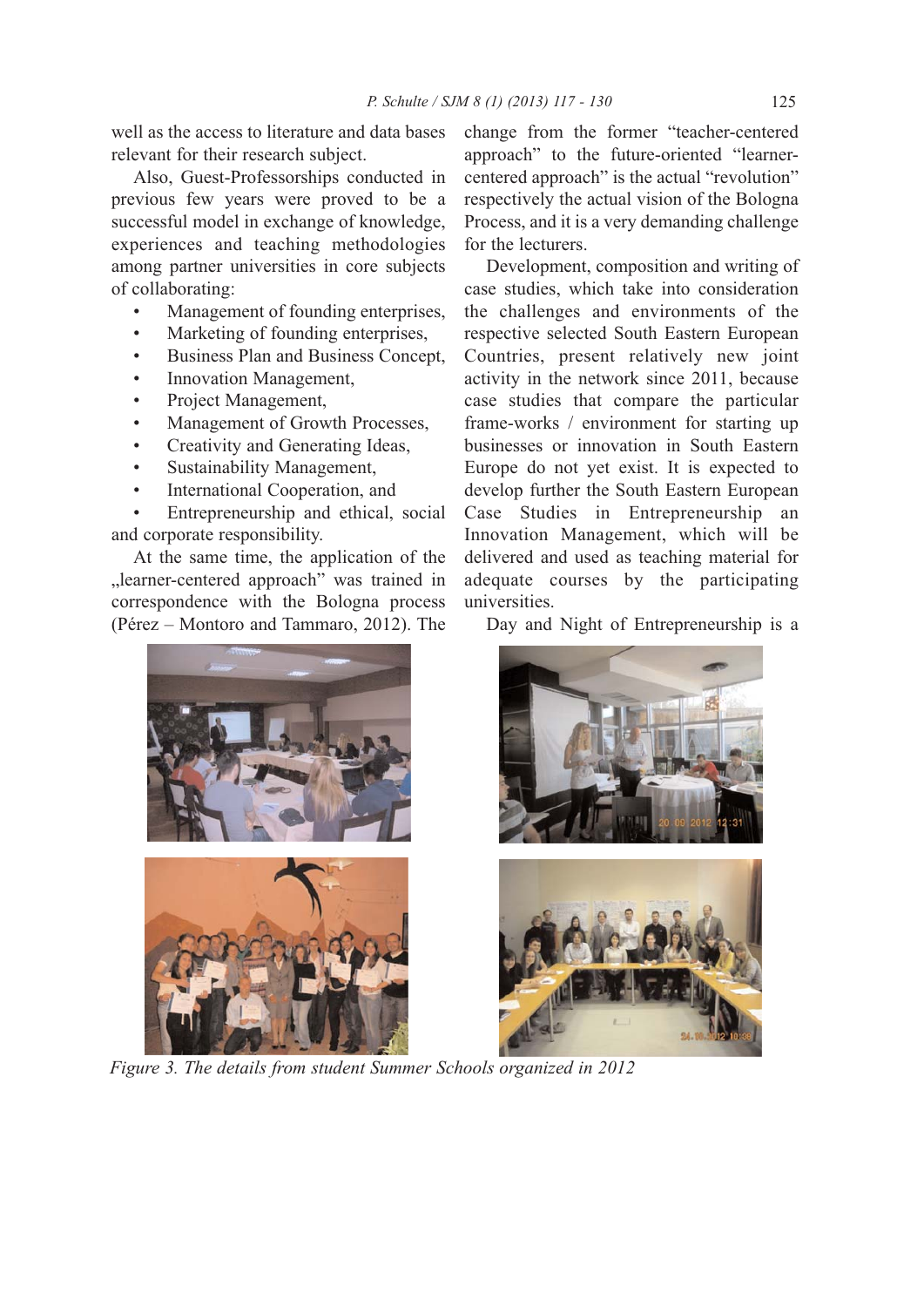manifestation initiated and organized by Ruse University (Bulgaria) annually since 2011, as a "the road to entrepreneurship" workshop. According to the objectives of the STARTENT project[9], master and/or PhD level students - who are in the process of or are interested in founding a start-up shall present, explain, defend and further develop their business ideas and business models in intense discussion with their academic teachers, and also with the entrepreneurs who have already founded a new company. The objective is that they get new inputs which they can integrate in their business models / concepts.

Empirical research projects focusing on (*i*) challenges and obstacles for innovation in South-East-Europe and (*ii*) innovation management and organizational culture for innovation in SMEs and family firms, but also qualitative research projects are considered to be initiated and designed based on a joint research design of professors and doctoral students from Resita Network, taking into account the country related specifications (Schulte, 2010).

Two further interesting research subjects were identified as the result of a research workshop in Zenica, Bosnia and Herzegovina, in October 2012: "Failure of SME's and consequences for the management" and "Social corporate Responsibility of Entrepreneurs".

There were joint activities in the field of journal publication and scientific conferences organization. Since 2009, Resita Network initiated the publication of the webjournal "Entrepreneurship and Innovation"  $(ISSN 1314-0175)^{[10]}$  with editorial board comprising all network partners (Fig.4). Already existing journals published by Resita network participant universities (i.e.

"Serbian Journal of Management" (ISSN 1452-4864), "Analele universitatii Eftimie Murgu Resita, Fascicola II – Studii Economice Revista B+" (ISSN 1584-0972), etc.) also should be noted in this review.

Participation at the conferences organized by partners, both as communications authors or as the members in Scientific Committee, present the next way of network collaboration. After Network was found, some meetings were initiated and organized jointly by network partners (since 2011 - Symposium on Environmental and Materials Flow Management<sup>[11]</sup> – University of Zenica, Faculty of Mechanical Engineering, Bosnia and Herzegovina; University of Belgrade, Technical Faculty in Bor, Serbia, and University of Applied Sciences Trier, Umweltcampus Birkenfeld).

Last two years, a lot have been done among network partner universities in development of curriculum and framework for a joint master program in Entrepreneurship and Innovation Management (Europreneur), which is still in



*Figure 4. Web-journal "Entrepreneurship and Innovation"*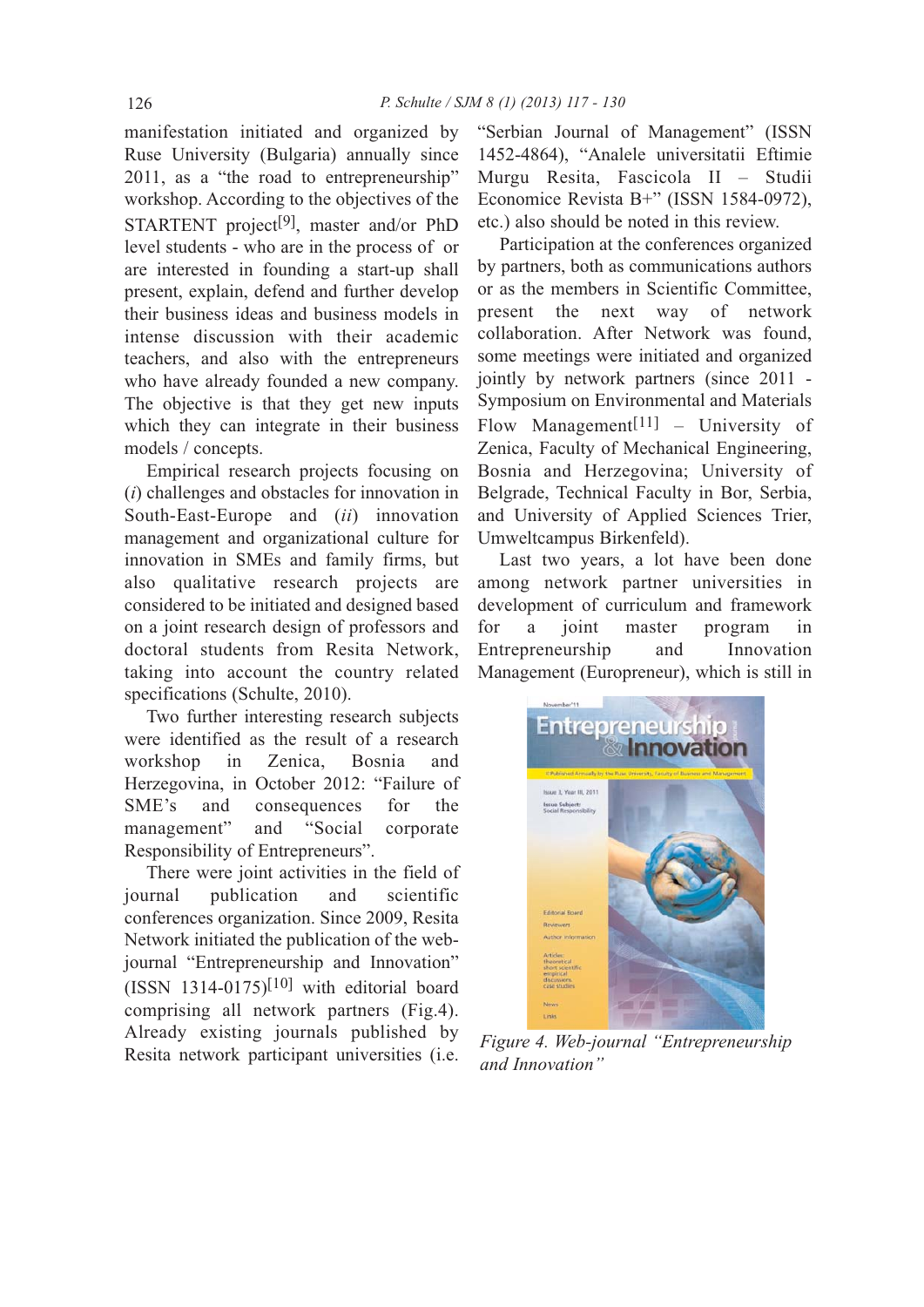preparation process to be submitted as a joint **6. CONCLUSIONS** project. Goal of such master program should be academically based and practice-oriented qualification of young and future entrepreneurs as well as leaders. The contents are aimed at the construction, leadership and further conceptual development of businesses, especially for small and medium-sized companies, autonomous functional units of a company and subsidiaries of internationally active businesses. More, the ability for international cooperation and intercultural competence will be a core topic for the graduates.

At the end, but not the least, the communication and promotion of the network should be emphasized. From the very beginning internet site was made and supported by University Eftimie Murgu Resita (Romania)[6], while Network also possesses its FB profile since 2011.

The paper gives a description of so-called RESITA Network - Academic Entrepreneurship and Innovation Network of South Eastern European Universities, which has been successfully functioning as a joint action of 15 universities from 10 countries since 2008.

This academic network has launched many interactions between the partners and many conjoint activities important in order to obtain success and benefits (Kenis and Provan, 2006; Mihajlović et al., 2012). These possibilities goes beyond the academic mission of Resita Network, leading to the additional options which can be of interest for further economic development in partner universities countries.

# **"РЕШИЦА МРЕЖА" - АКАДЕМСКА МРЕЖА ЗА ПРЕДУЗЕТНИШТВО И ИНОВАЦИЈЕ УНИВЕРЗИТЕТА ЈУГОИСТОЧНЕ ЕВРОПЕ: ПРИМЕР УСПЕШНОГ УМРЕЖАВАЊА У ОБЛАСТИ ПРЕДУЗЕТНИШТВА И ИНОВАЦИЈЕ НА АКАДЕМСКОМ НИВОУ**

**Peter Schulte, Dragana Živković, Michael Graef, Jaka Vadnjal, Gelu Trisca, Ivan Mihajlović, Daniel Pavlov, Vasilika Kume, Živan Živković, Makedonka Dimitrova, Dževad Zečić, Jasmin Halebić, Adrian Tantau**

## **Извод**

У овом раду су представљени оснивање, развој, активности и шири друштвени утицај мреже за Академско Предузетништво и Иновације Универзитета Југоисточне Европе, или краће "РЕШИЦА МРЕЖЕ". Дат је приказ позитивног примера успешног умрежавања у области предузетништва и иновација на академском нивоу.

*Кључне речи:*Академско умрежавање, Предузетништво, Иновација, Југоисточна Европа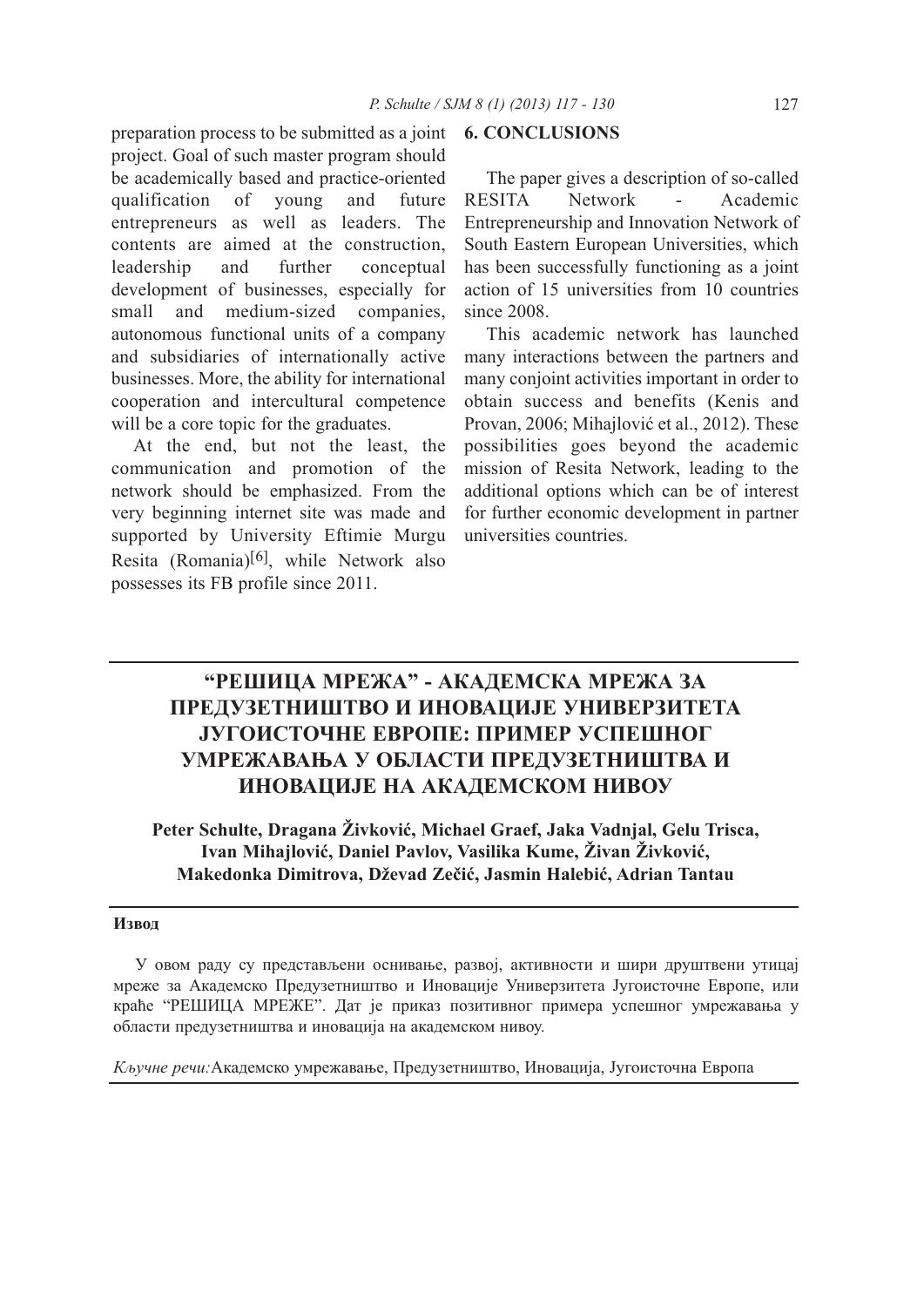## **References**

Brine, J. (2008). The boundaries of competency within Lisbon and Bologna: The short-cycle/foundation learner. European Educational Research Journal, 7 (3), 344- 357.

Cadima, R. , Ferreira, C., Monguet, J., Ojeda, J. & Fernandez, J. (2010). Promoting social network awareness: A social network monitoring system. Computers and Education, 54 (4), 1233-1240.

Detected at Siemens AG, Germany.

EQF, The European Qualification Framework for Lifelong Learning (EQF), European

Commission, Directorate-General for Education and Culture (2008).

Harris, M.S.G. (2012). Fulfilling a European vision through flexible learning and choice. European Journal of Education, 47 (3), 424-434.

Kenis, P., & Provan, K.G. (2006). The Control of Public Networks. International Public Management Journal, 9(3), 227-247.

Liesner, A. (2012). Peer pressure: Comments on the European educational reform. Policy Futures in Education, 10 (3), 297-301.

Lowrie, A., & McKnight, P.J. (2004). Academic Research Networks: A Key to Enhancing Scholarly Standing. European Management Journal, 22 (4), 345–360.

Nicolaou, N., & Birley, S. (2003). Academic networks in a trichotomous categorization of university spinouts. Journal of Business Venturing, 18, 333–359.

Meier zu Köcker, G. (2009). Clusters in Germany. Berlin, Germany: Institute for Innovation and Technology.

Mihajlović, I. Živković, Ž., & Nikolić, Dj. (2012). Adaptation of the HP life program for promotion of the

entreprenuership among young people. Serbian Journal of Management, 7 (2), 321- 325.

Pérez-Montoro, M., & Tammaro, A.M. (2012). Outcomes of the Bologna Process in LIS higher education: Comparing two programs in Europe. International Information and Library Review, in press

Provan, K.G., & Kenis, P. (2008). Modes of Network Governance: Structure, Management and Effectiveness. Journal of Public Administration Research and Theory, 18 (2), 229-252.

Ramirez Montoya, M.S. (2012). Academic networks and knowledge construction. Revista Espanola de Pedagogia, 70 (251), 27-43.

Schulte, P. (2010). Networking for Innovation: Advantage and Benefit for the Regional Development. Entrepreneurship and Innovation, 2 (2), 1-12.

Van Biesen, L.P., Rahier, H., Vanherzeele, H., Willem, R., Hubin, A., Veretennicoff, I., Deblauwe, N., & Ponet, M., (2009). Engineering skills education: The Bachelor of Engineering programme of the 'Vrije Universiteit Brussel' as a case study. European Journal of Engineering Education, 34 (3), 217-228.

Zilahy, G., & Huisingh, D. (2009). The roles of academia in regional sustainability initiatives. Journal of Cleaner Production, 17, 1057-1066.

## **Online references:**

1. http://ec.europa.eu/education/lifelonglearning-policy/framework\_en.htm

2. http://ec.europa.eu/education/externalrelation-programmes/tempus\_en.htm

3.. http://ec.europa.eu/education/erasmus/ academic-networks\_en.htm

4. http://ec.europa.eu/education/higher-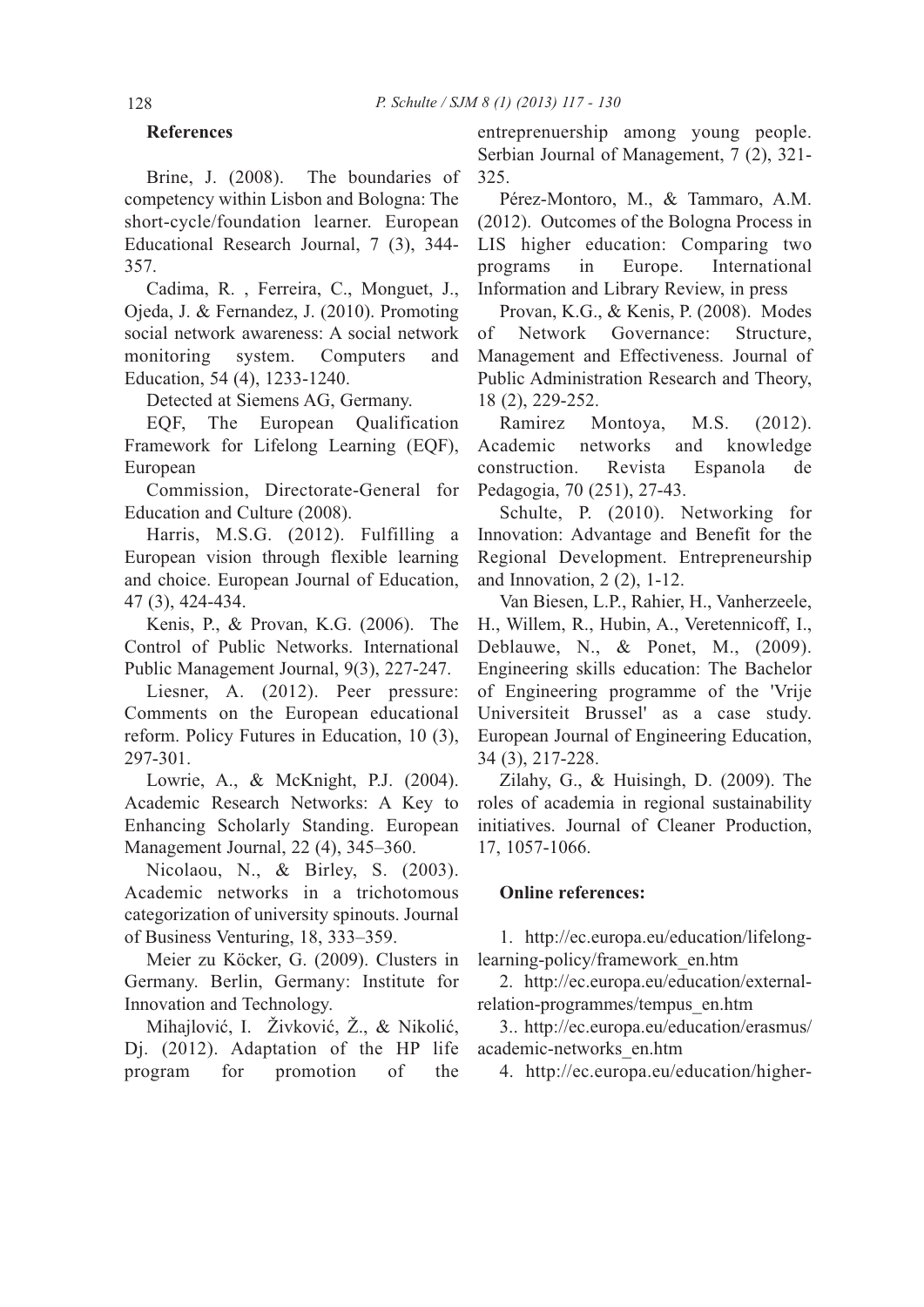education/bologna\_en.htm

5.http://eacea.ec.europa.eu/ erasmus\_mundus/ programme/about\_erasmus\_mundus\_en.php

6. http://www.uem.ro/index.php?id=1450

7. http://www.daad.de/en/

8.http://www.jointquality.nl/content/ descriptors/CompletesetDublinDescriptors. doc

9. http://www.startent.eu/

10. http://fbm.uni-ruse.bg/jei/

11. http://www.emfm.tf.bor.ac.rs/

## **APPENDIX**

## **Resita Declaration (Letter of Intent) (2008) [6]**

As a consequence to the debates during the Summer Academy in Resita /Romania from the  $12 - 13$  June in Resita, we, the undersigned of this document, declare our interest to collaborate in the following directions:

1. Establishment of an academic network within the field of Entrepreneurship and Innovation.

The man objective of this network is the improvement of students' qualification in this specific field, by implementing adequate, interactive teaching method. Another goal is the development of the intercultural cooperation abilities of the students.

The partners of this network will also support the attendance to innovations and form innovation skills in the respective regions of the universities, in order to improve the innovation climate and to increase the number of innovations.

2. Participation to the submission of an EU-project proposal, in order to assure the financial support for the specific activities of the academic network.

The roles and responsibilities undertaken by each partner in the cooperation and the future project implementation will be agreed between the partners during the project submission.

The project proposal will be written by the team of the Eftimie Murgu University Resita. All the steps and specific aspects of the project proposal will be agreed upon with all the network partners.

## **Ruse Declaration (2009) [6]**

In accordance with the principles of international academic cooperation and as a result of the discussions during the Summer Academy in Rousse/Bulgaria in June 2009, we, the undersigned of this document, declare our intention to collaborate in the following areas:

- Academic cooperation in the fields of Entrepreneurship and Innovation, in particular in the core modules listed in the attached appendix.

The main objective of this cooperation is the improvement of students' qualifications in these specific fields. Another goal is the development of the intercultural competence of the students.

- Involvement in the work program for the academic year 2009/2010, which will become part of this declaration and which shall form the basis of the academic cooperation of the network

Involvement in the continuous improvement and development of the cooperation as well as the ongoing update and development of the work program of the network